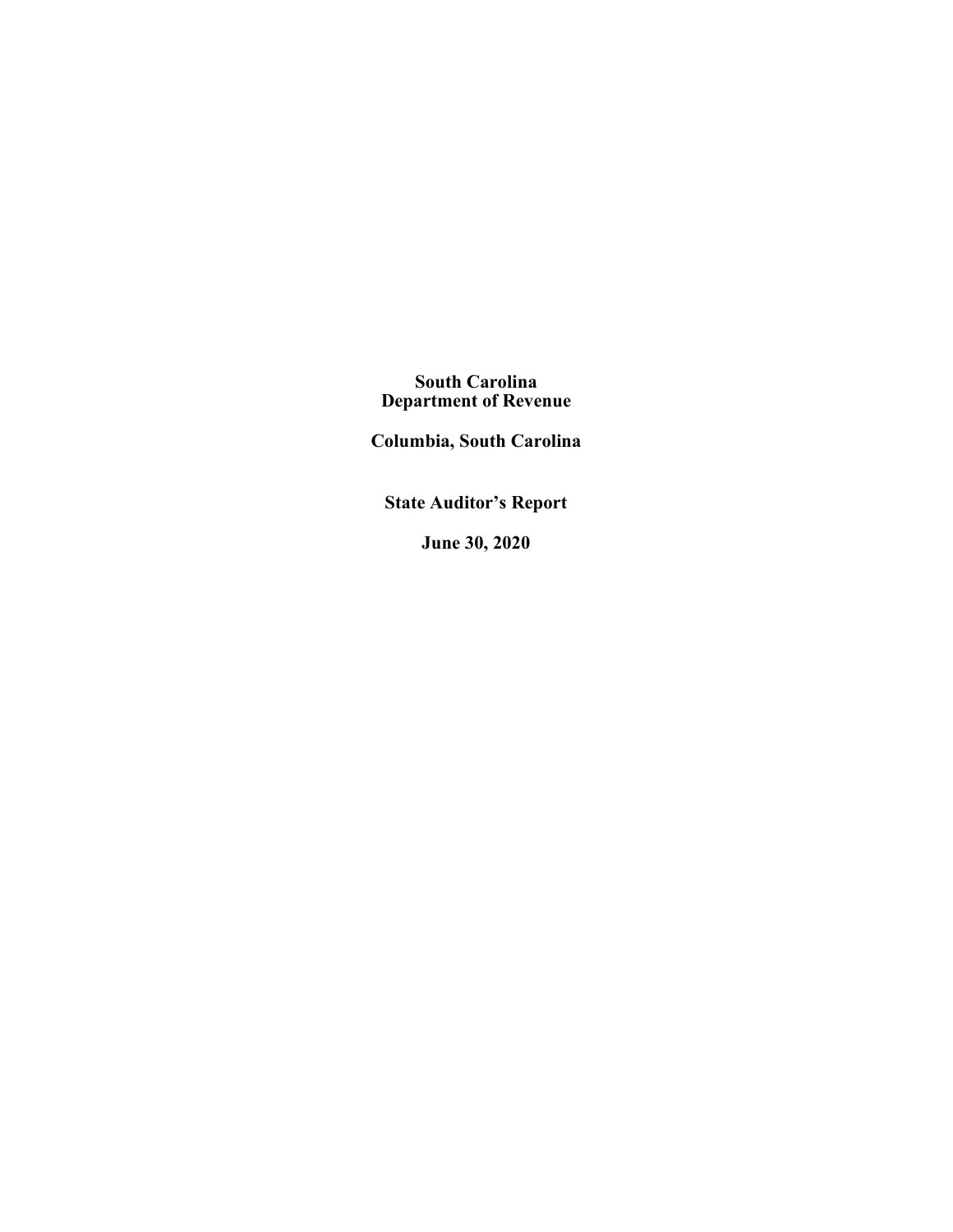

### Independent Accountant's Report on Applying Agreed Upon Procedures

September 3, 2021

Mr. W. Hartley Powell, Director South Carolina Department of Revenue Columbia, South Carolina

We have performed the procedures described in Attachment 1 on the systems, processes and behaviors related to financial activity of the South Carolina Department of Revenue (the Department) for the fiscal year ended June 30, 2020. The Department's management is responsible for the systems, processes and behaviors related to financial activity.

The Department's management has agreed to and acknowledged that the procedures performed are appropriate to meet the intended purpose of understanding the systems, processes and behaviors related to financial activity. This report may not be suitable for any other purpose. The procedures performed may not address all the items of interest to a user of this report and may not meet the needs of all users of this report and, as such, users are responsible for determining whether the procedures performed are appropriate for their purposes.

We were engaged by the Department to perform this agreed-upon procedures engagement and conducted our engagement in accordance with attestation standards established by the American Institute of Certified Public Accountants. We were not engaged to and did not conduct an examination or review engagement, the objective of which would be the expression of an opinion or conclusion, respectively, on the systems, processes and behaviors related to financial activity of the Department for the year ended June 30, 2020. Accordingly, we do not express such an opinion or conclusion. Had we performed additional procedures, other matters might have come to our attention that would have been reported to you.

The concept of materiality does not apply to findings to be reported in an agreed-upon procedures engagement. Therefore, all findings from the application of the agreed-upon procedures must be reported unless the definition of materiality is agreed to by the Department's management. Management of the Department has agreed that the following deficiencies will not be included in the State Auditor's Report on Applying Agreed-Upon Procedures:

- Errors of less than \$1,000 related to cash receipts and non-payroll cash disbursements transactions.
- Errors of less than \$1,000 related to reporting packages.

 $803.253.4160$ 

We are required to be independent of the Department and to meet other ethical responsibilities, in accordance with the relevant ethical requirements related to our agreed-upon procedures engagement.

This report is intended solely for the information and use of the management of the South Carolina Department of Revenue, and is not intended to be, and should not be, used by anyone other than these specified parties. However, this report is a matter of public record and its distribution is not limited.

803-343-0723

George & Kennedy, III

George L. Kennedy, III, CPA State Auditor

OSA.SC.GOV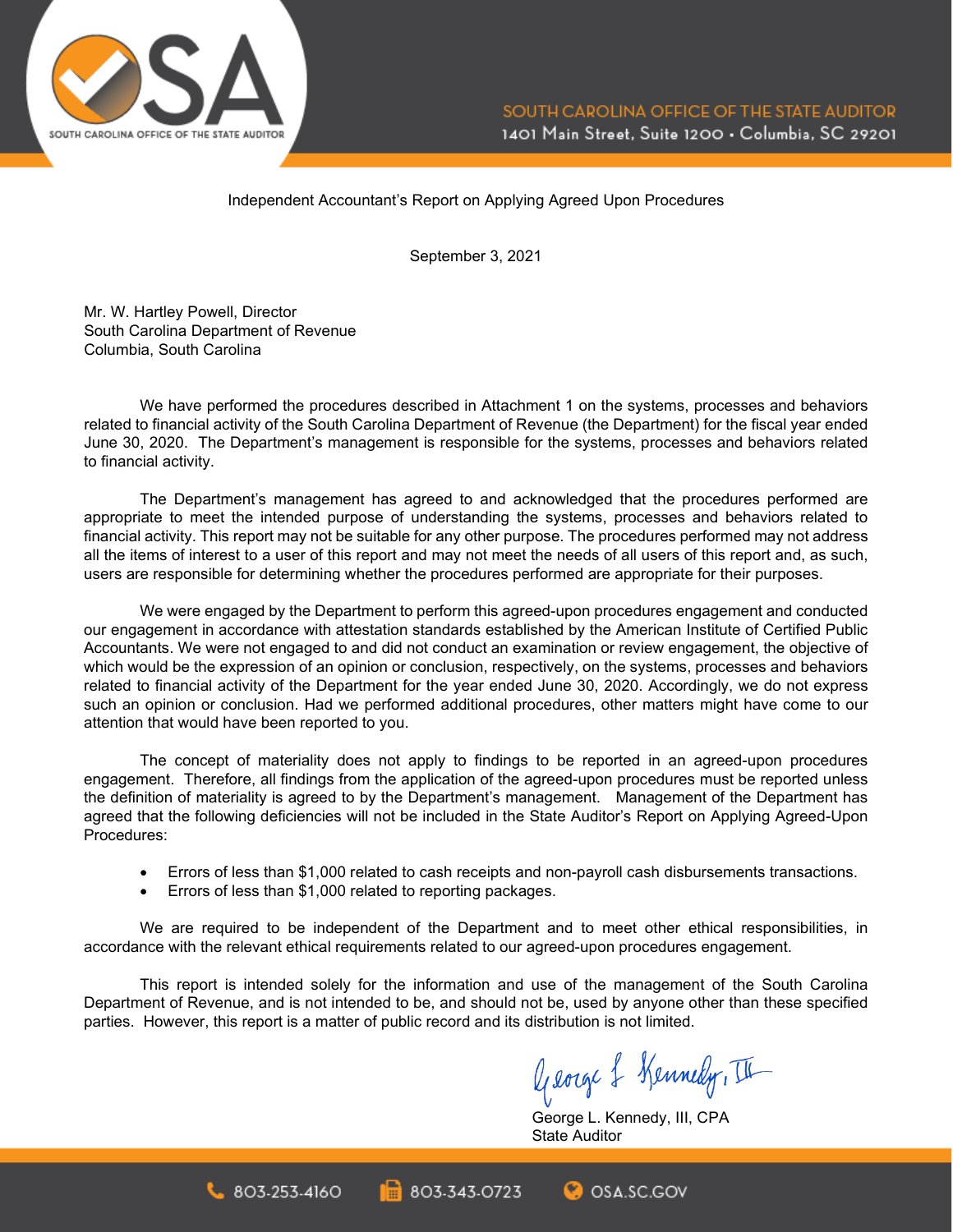### **South Carolina Office of the State Auditor Agreed-Upon Procedures – South Carolina Department of Revenue (R44)**

## **Cash Receipts/Revenues**

- 1. Haphazardly select five operating revenue transactions and inspect supporting documentation to determine:
	- Supporting documentation for transaction agrees with the general ledger as to amount, date, payor, and account classification.
	- Revenues/receipts were deposited in a timely manner, in accordance with Proviso 117.1 of the fiscal year 2020 Appropriation Act.
	- Both revenue collections and amounts charged are properly authorized by State law.
	- Receipts are recorded in the proper fiscal year.

We found no exceptions as a result of the procedures.

## **Cash Disbursements/Non-Payroll Expenditures**

- 2. Haphazardly select five non-payroll disbursements and inspect supporting documentation to determine:
	- The transaction is properly completed as required by Department procedures and invoice(s) agree(s) with general ledger as to vendor, amount, and date.
	- All supporting documents and approvals are present and agree with the invoice.
	- The transaction is an actual expenditure of the Department.
	- The transaction is properly classified in the general ledger.
	- Disbursement is recorded in the proper fiscal year.
	- Clerical accuracy.

We found no exceptions as a result of the procedures.

# **Payroll**

- 3. Haphazardly select five employees who terminated employment during the fiscal year to determine if they were removed from the payroll in accordance with the Department's policies and procedures, and that their last paycheck, including any leave payout, was properly calculated in accordance with applicable State law.
- 4. Haphazardly select five employees hired during the fiscal year to determine if they were added to the payroll in accordance with the Department's policies and procedures and that their first paycheck was properly calculated.

We found no exceptions as a result of the procedures.

### **Journal Entries and Transfers**

- 5. Haphazardly select three journal entries and two transfers and inspect supporting documentation to determine:
	- Postings in the general ledger agree to supporting documentation.
	- Transaction is properly approved.
	- The purpose of the transaction.

We found no exceptions as a result of the procedures.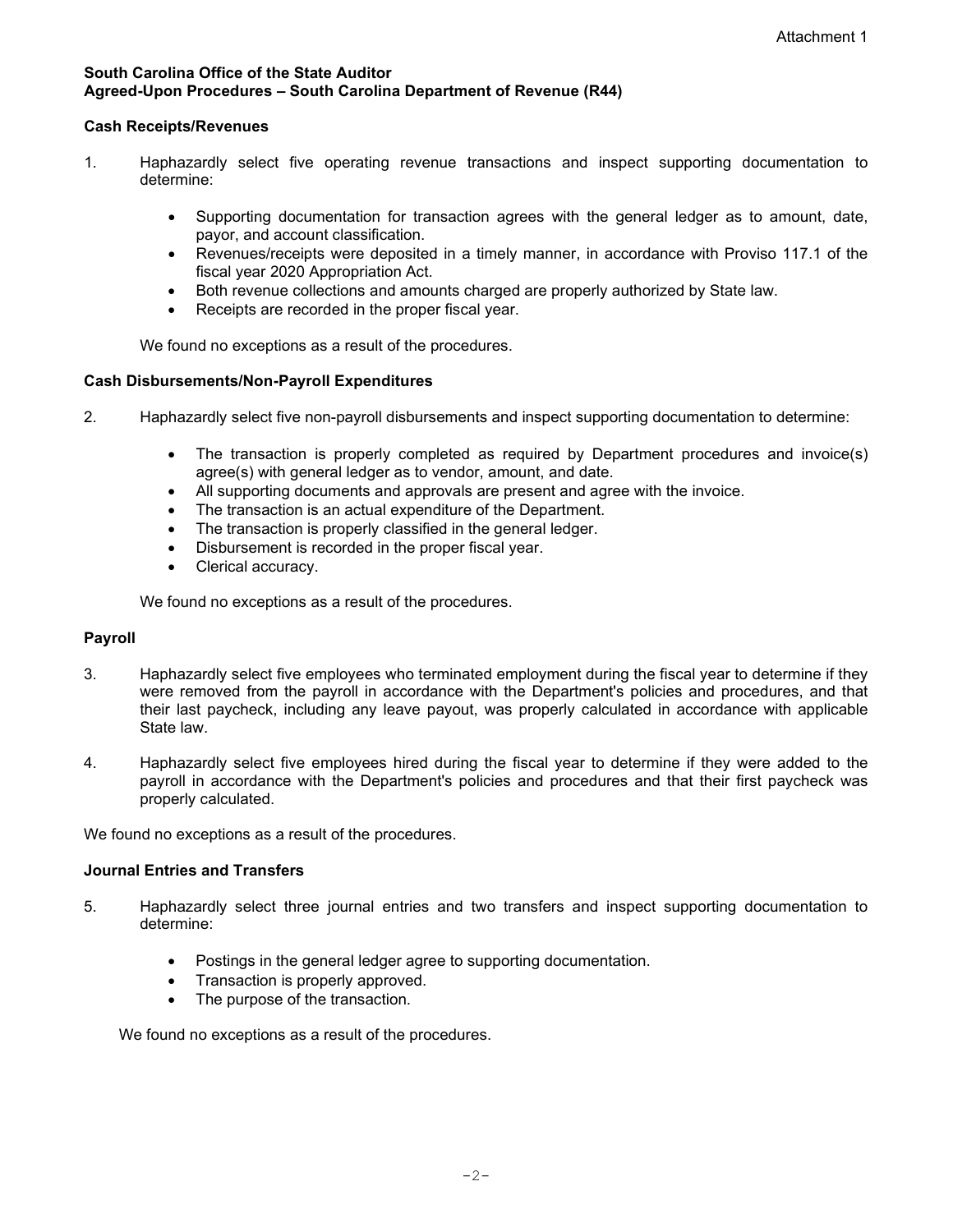## **Reporting Packages**

- 6. Inspect fiscal year end reporting packages submitted to the Office of the State Comptroller General (CG). Compare responses in the Master Reporting Package Checklist and any required supplemental information to year end reporting packages, the South Carolina Enterprise Information System (SCEIS) and Department prepared records. Additionally, compare the dates submitted to the due dates established by the CG's Reporting Policies and Procedures Manual.
- 7. In addition to the procedure above, perform the following:
	- Accounts Payable Reporting Package

Haphazardly select five payables to determine if reported amounts were properly identified, classified, and reported based on the inspection of the SCEIS general ledger, SCEIS *Yearend Reporting* - *Prior Year Payables with Vendor* report, SCEIS *Yearend Reporting – Inter-Agency Prior Year Payables* report, and Department prepared records.

• Litigation Reporting Package

Haphazardly select five transactions from the SCEIS *Yearend Reporting – Litigation* report to determine that changes were properly approved, and amounts charged were within the approved limits and service date range.

• Subsequent Events Questionnaire

Compare responses and required supplemental information to the SCEIS general ledger and Department prepared records. In addition, haphazardly select five payables from the Subsequent Events Accounts Payable Worksheet and determine if the amounts were properly classified, calculated, reported, and excluded from the original Accounts Payable Reporting Package submission.

## **Findings**

**Accounts Payable Reporting Package** – Two of the five payables inspected were vendor payables misclassified as intergovernmental payables.

**Litigation Reporting Package** – Similar to the prior year finding, discrepancies associated with attorney fee payment approvals were encountered.

- For two of the attorneys inspected, total fees paid exceeded the authorized maximum fees approved by the Attorney General.
- One of the payments inspected included charges for services of an attorney not approved by the Attorney General.

**Subsequent Events Questionnaire** – An adjustment to the reported liability for compensated absences was overstated by approximately \$1,600.

### **Management's Responses**

**Accounts Payable Reporting Package** – We classified all Interdepartmental Transfer (IDT) payments as intergovernmental payables, thinking that payments to other state agencies would fit into that category. However, after further review, we realize that only payments to government entities outside of the state's financial reporting entity should be classified in that category. We will change our processes and procedures to ensure any future IDT payments are properly classified.

**Litigation Reporting Package** – We will ensure that the total fees do not exceed the approved limits in the future, even if the amounts listed are labeled as estimates. If needed, we will obtain a revised approval for the increased amount. Likewise, we will ensure that all applicable attorneys are included on approval documents before payment. The corrective action will be accomplished through monitoring attorney fee payments.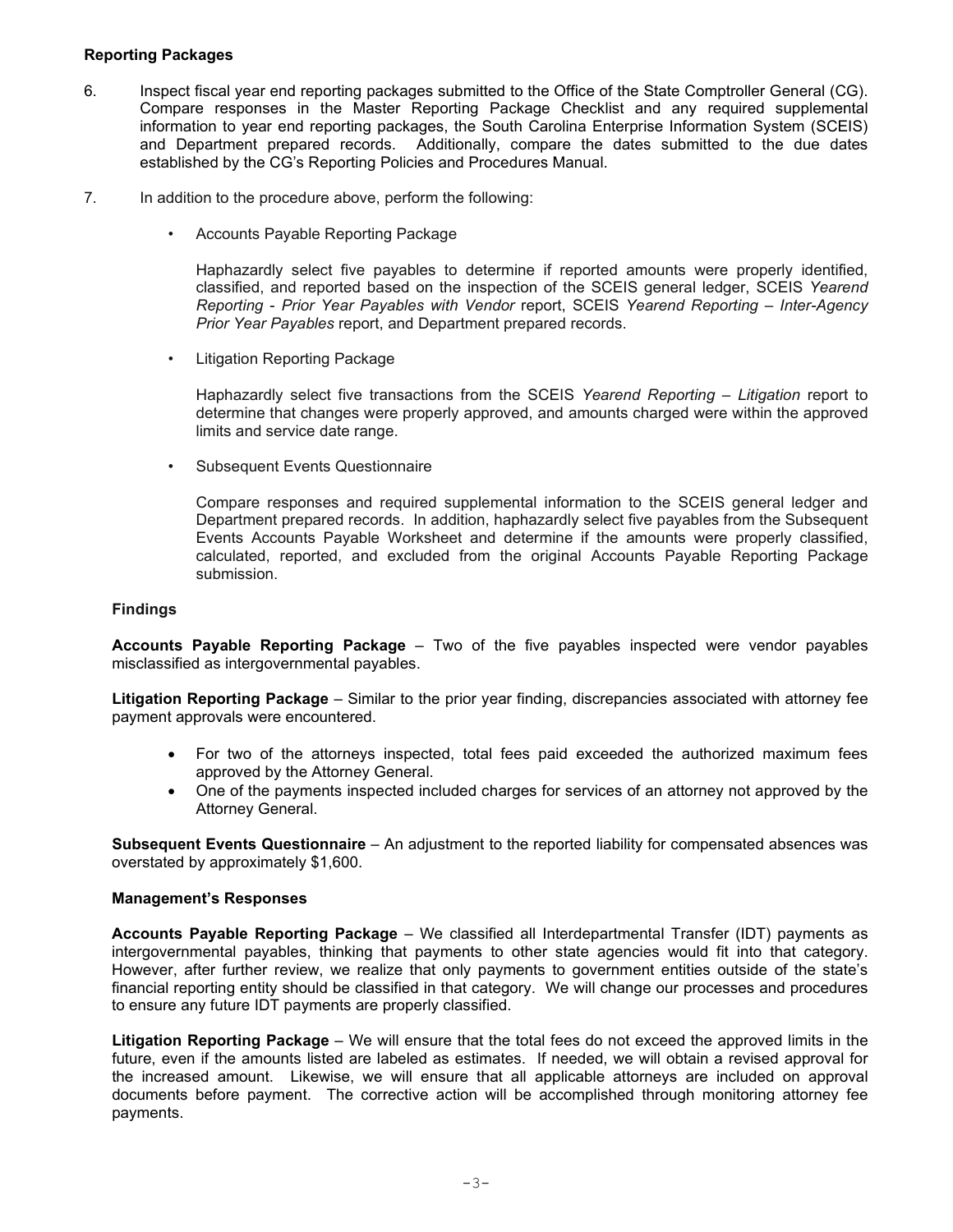# **Reporting Packages (Continued)**

### **Management's Response**

**Subsequent Events Questionnaire** – We correctly identified late submissions of leave; however, one of the items was included on the spreadsheet provided by the CG and should have not been included in our calculations. In the future we will review to ensure that the Subsequent Events Questionnaire only contains leave submitted after the CG spreadsheet is provided.

## **Composite Reservoir Accounts**

- 8. Obtain a listing of Department composite reservoir accounts and inquire of Department management that the listing is complete.
- 9. Obtain two haphazardly selected monthly reconciliations and perform the following procedures:
	- Recalculate selected reconciliations and determine that they were timely performed, reviewed, and properly documented in accordance with Department procedures.
	- Agree applicable amounts from reconciliations to the general ledger.
	- Agree applicable amounts from reconciliations to the State Treasurer's Office monthly reports.
	- Determine if reconciling differences were explained and resolved.
	- Determine if adjusting entries were made in the accounting records.
- 10. Haphazardly select and inspect four composite reservoir account receipts to determine that they were properly described and classified in the accounting records and that they were recorded in the proper fiscal year.
- 11. Haphazardly select and inspect four composite reservoir account disbursements to determine that they were properly classified in the accounting records, were actual disbursements of the Department, and that goods and services were procured in accordance with Department procedures.

We found no exceptions as a result of the procedures.

### **Assets and Personal Property**

- 12. Haphazardly select five capital asset acquisitions and inspect supporting documentation to determine that each asset was properly capitalized and posted to the general ledger in accordance with the CG's Reporting Policies and Procedures Manual.
- 13. Through inquiry of management and inspection of supporting documentation, determine that an inventory of Department property, excluding expendables, was completed during the fiscal year as required by South Carolina Code of Laws Section 10-1-140.

# **Finding**

The Department did not complete the property inventory required by South Carolina Code of Laws Section 10-1- 140.

### **Management's Response**

A comprehensive asset inventory was not completed during FY20, primarily due to COVID-19. We typically complete asset inventories between April – June. In complying with travel restrictions and remote working guidelines, we were unable to complete inventories in all offices. The section responsible for asset inventories is also responsible for building and employee safety, which dominated their limited time in the office during the normal inventory timeline. No procedure changes are necessary though, as we successfully completed an asset inventory in FY21.